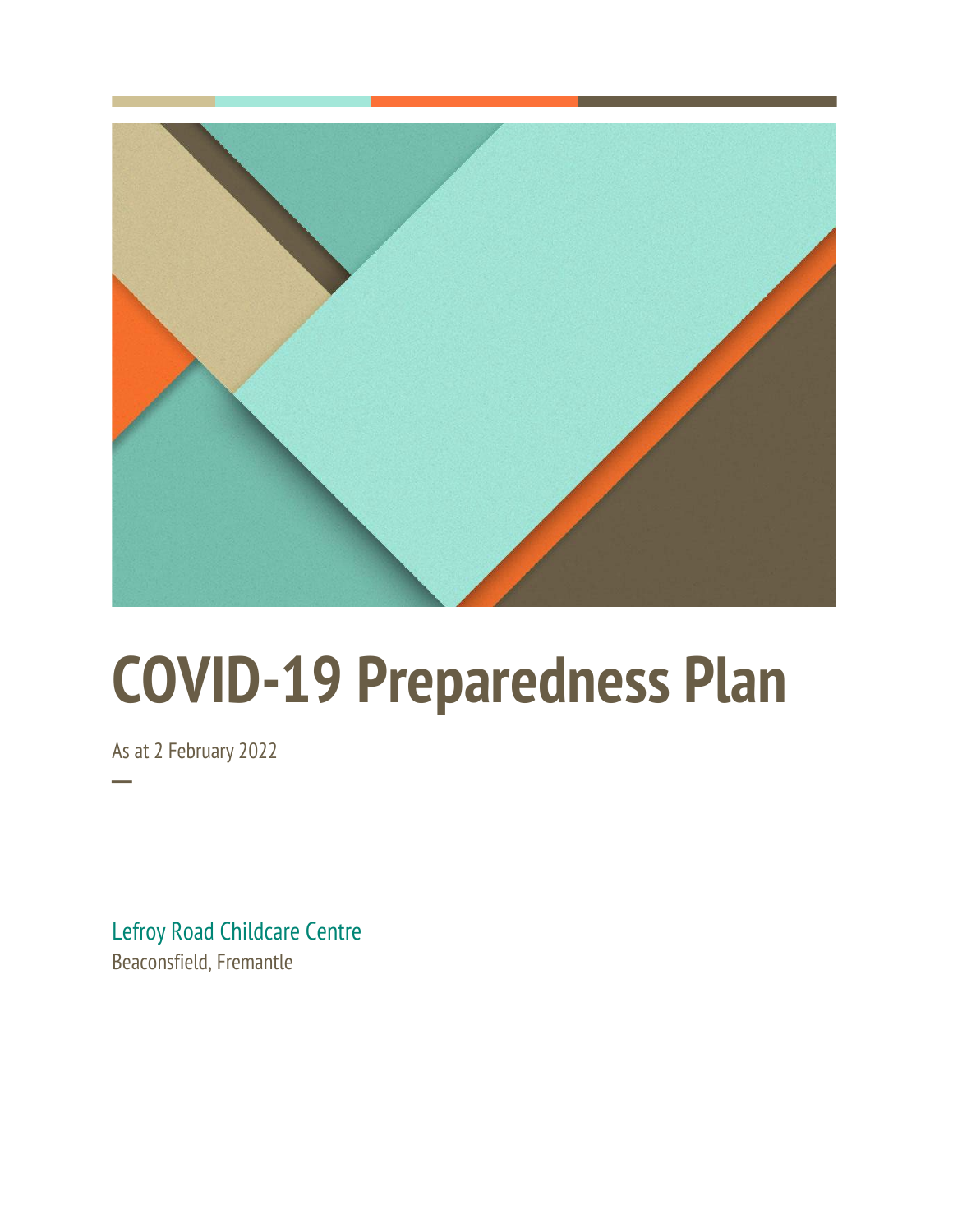## **Guiding Principles**

- 1. Lefroy Road remains committed to the safety and wellbeing of its families and staff. The Centre and families both have an important role to play in ensuring that we can mitigate the impact and spread of COVID-19 within the Centre.
- 2. This plan is key to ensuring that the Centre can to the best of its ability remain open even during periods of considerable local transmission of the Omicron variant. Our enduring mission of providing a safe and nurturing environment for our children remains the number one priority.
- 3. We recognise that consistent and clear communication with families is extremely important.
- 4. We acknowledge that this plan is subject to change based on evolving health guidance provided by State & Commonwealth agencies. We will always act based on the regulatory advice of these agencies.
- 5. Despite the Centres commitment to a COVID-safe environment, it's important to understand that childcare centres both in terms of resources and the age of our children means that there are limitations in relation to how far we are able to mitigate the spread of infection.
- 6. All Centre staff are COVID vaccinated as per the requirements of the WA Governments mandatory vaccination direction for the Early Childhood sector.

## **Mitigation Strategies**

Note: all strategies within this plan will be used on a temporary basis during widespread periods of COVID-19 spread in the Perth area. Given the unpredictable nature of this virus at this stage we are unable to advise when these requirements will be implemented and the period for which they will remain active.

- 1. All staff will wear N95/P2 masks when undertaking activities that do not include direct contact with the children (e.g. when in the staff room, setting up rooms and preparing food. The recommendation from WA Health is that masks are not required to be worn by staff when they are directly interacting with the children. Parents and carers must wear masks at all times when inside the building. All staff will be trained to ensure they are wearing masks correctly.
- 2. Commercial air purifiers have been installed in each of the three rooms where the children are cared for. These machines filter the air in an enclosed space and clinical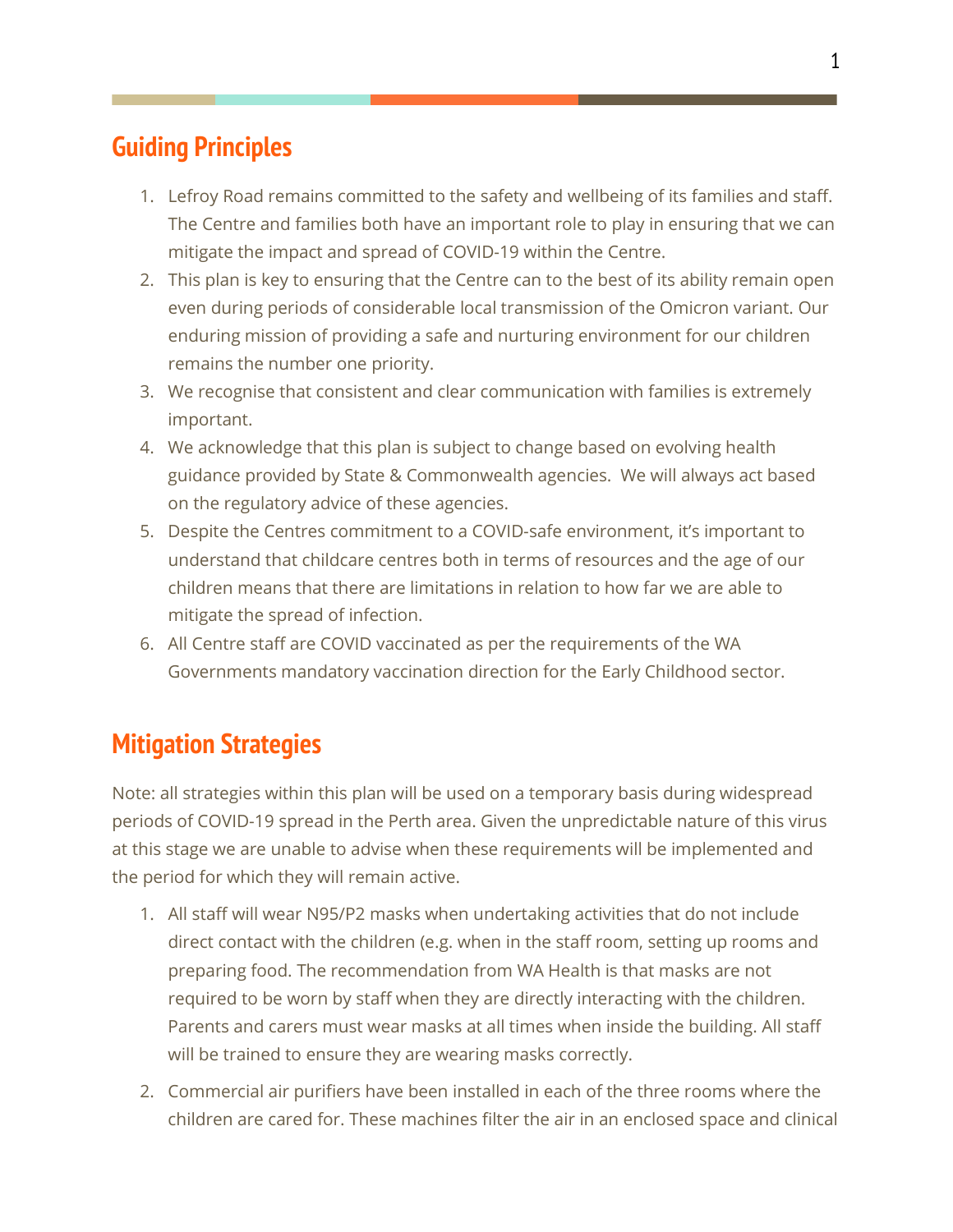evidence from early-stage studies shows that they can significantly mitigate the spread of Omicron given its nature as an aerosol spread virus.

Where possible, natural ventilation will be encouraged with the use of open windows and doors.

- 3. If a child or another member of their household is suspected of COVID-19 symptoms, they are asked not to attend the Centre until the individual who is symptomatic has returned a negative test. The same requirement applies to Centre staff. Whether this is a PCR or RAT will depend on what is recognised by health authorities.
- 4. If a child or another member of their household tests positive for COVID-19, they must not attend the Centre until they complete the relevant number of isolation days as prescribed by the WA Government is completed and are no longer symptomatic. The same requirement applies to Centre staff.
- 5. The Centre will establish a temporary "kiss & drop" procedure for all drop off and collections. Parents are asked to take their children to the entrance of the toddler room where they will be collected by a staff member. The same procedure will be in effect for pickup. This will limit the risk of infection spread inside the building and is aligned with advice by WA health.
- 6. Hygiene practices already in place will continue to be practiced by staff and visitors. The Centre will continue to be cleaned on a daily basis.
- 7. The Centre will ensure that emergency contact details and sign and out records are accurate and up to date on the NAQITS as this may be used by WA Health for contact tracing.
- 8. The Centre will to the best of its ability keep child interactions between the three rooms limited.

# **FAQS**

#### **Should I notify the Centre if my child or someone in our household contracts COVID?**

Yes. Families must contact the Centre as soon as possible. The Centre is then required to immediately notify the Public Health Operations Centre (PHEOC) and the WA Education and Care Regulatory Unit (ECRU).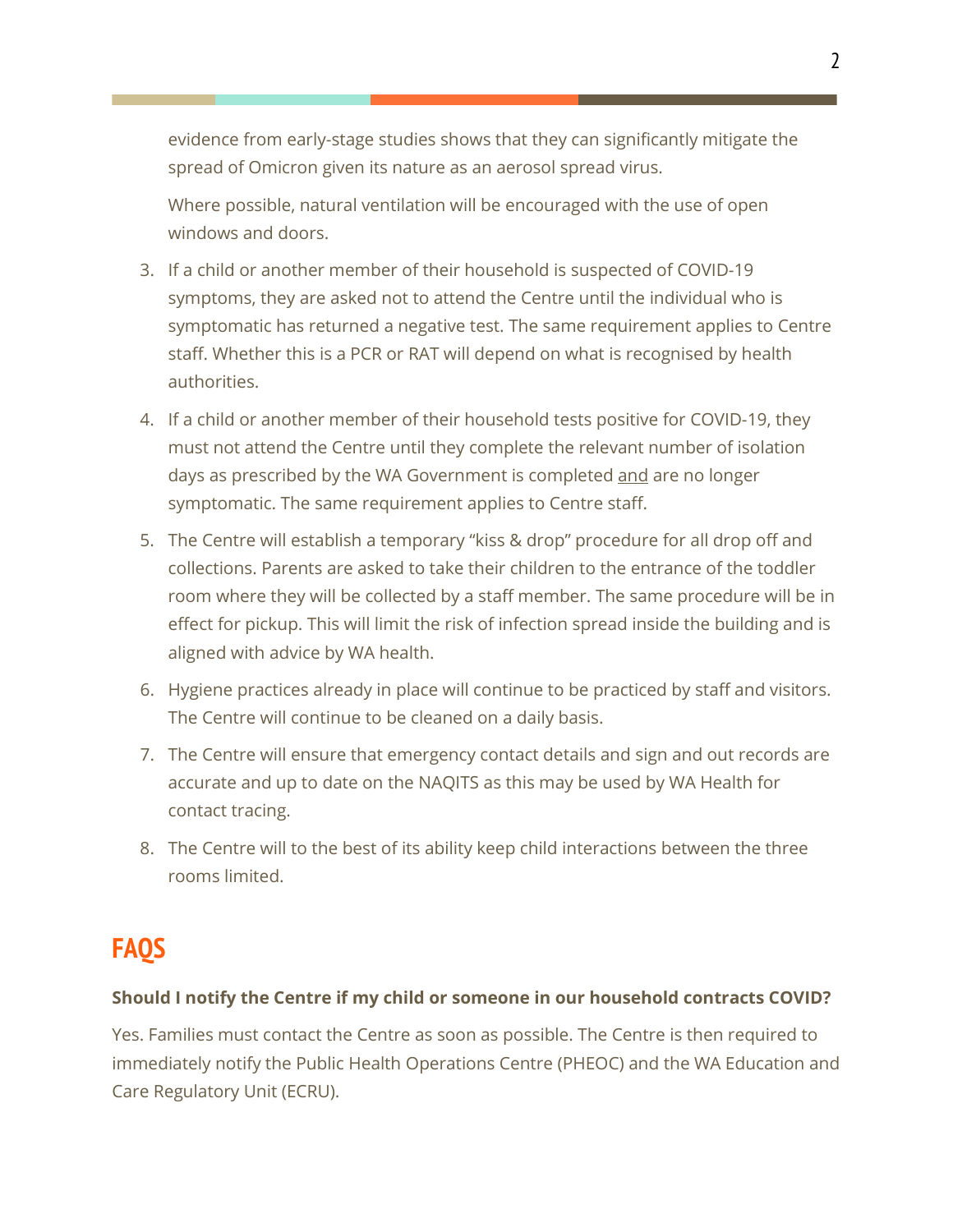#### **Should I notify the Centre if my child or someone in our household is a close contact?**

Yes. Families must contact the Centre as soon as possible. The Centre is then required to immediately notify the Public Health Operations Centre (PHEOC) and the WA Education and Care Regulatory Unit (ECRU).

#### **Will the Centre notify families if another child, staff member and or their household tests positive for COVID?**

The Centre is required to seek permission from WA Health before notifying families of a reported infection. It is envisaged that either the Centre or WA Health will notify all staff and families as soon as possible.

#### **Should my child and members of our household be tested if another child or staff member at the Centre tests positive to COVID?**

If this were to arise WA Health will work with the Centre to identify who is a close contact and whether they should be tested.

#### **Will the Centre close if there is infection by someone who has attended the Centre?**

The PHEOC will determine whether the service needs to temporarily close whilst public health measures take place to trace contracts and undertake appropriate cleaning. Where possible the Centre will strive to remain open.

#### **Will the Centre remain open if there are periods where there are staff shortages due to illness from COVID?**

All early childhood centres have strict staff to children ratio requirements as a condition of its license regardless of the circumstances. If there is a situation where the Centre is unable to meet those ratios due to higher than normal staff absences due to COVID, the Centre will prioritise remaining open for families of essential workers as defined by the WA Government. This is consistent with the direction agreed to by Federal and State Governments in January 2022.

We expect to remain open unless directed to close by WA health authorities or if the Centre does not have the staffing capacity to care for the children.

#### **Do I still have to pay fees for any days that my child is absent from the Centre if they or a member of the household tests positive with COVID?**

Yes. Like in any situation where a child is absent because they are unwell and or are at risk of making another child unwell, fees are charged. The childcare subsidy will continue to apply.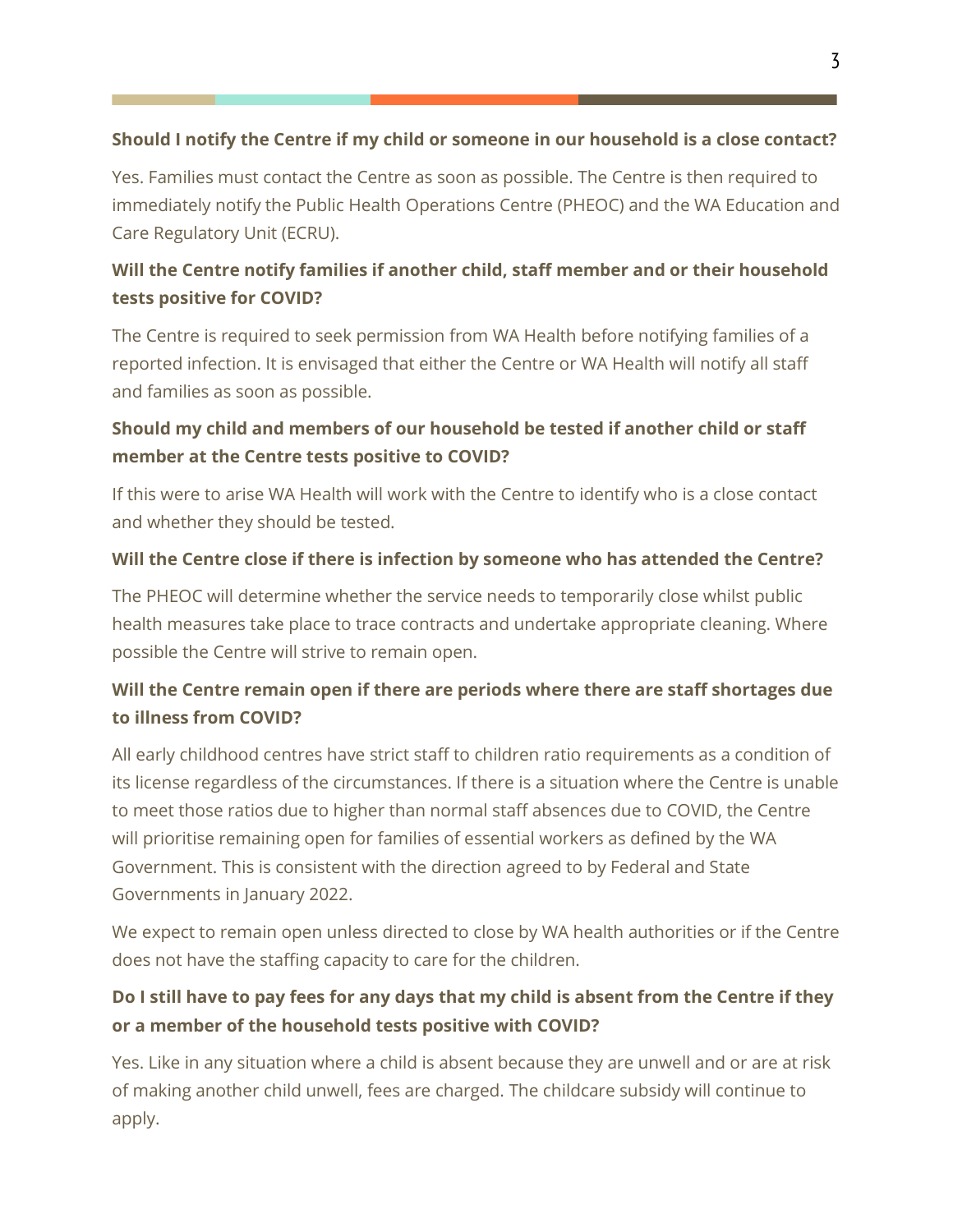It is important to be mindful that the Centre has fixed overheads regardless of child attendance and in the absence of additional Federal Government assistance the Centre has no choice but to continue to charge fees in order to remain open in the long term.

#### **Do I still have to pay fees if the Centre is required to temporarily close due to staff shortages or at the direction of WA Health?**

The Centre will waive out of pocket fees paid by the family whilst continuing to collect the Childcare Subsidy (CCS).

#### **If my child is absent due to COVID when can they return to the Centre?**

Children may return to the Centre following the conclusion of the isolation period set by the WA Government and are no longer symptomatic. As of 18 January 2022 the isolation period is 14 days. Additional requirements may be stipulated by regulatory agencies in the future.

#### **I would like to temporarily withdraw my child due to concerns about the spread of COVID once infection rates rise, is this possible?**

It is important to be mindful that the Centre has fixed overheads regardless of child attendance and therefore any parent who wishes to have their child's place held they will continue to incur the standards fees.

Please note that if you wish to withdraw your child from the Centre there is a two week notice period where fees will be charged.

### **How we will communicate with families**

When enacting elements of this plan or additional requirement set by regulatory bodies, the Centre will endeavour to communicate these messages via email as a matter of urgency. Where there is infection within the Centre community or if the Centre must make urgent changes to its operations that will have an impact on families the Centre will work with ECRU to determine most suitable way of communicating with families and staff as soon as possible.

It is noted that the Centre must have approval from WA Health before notifying families of infection in the Centre.